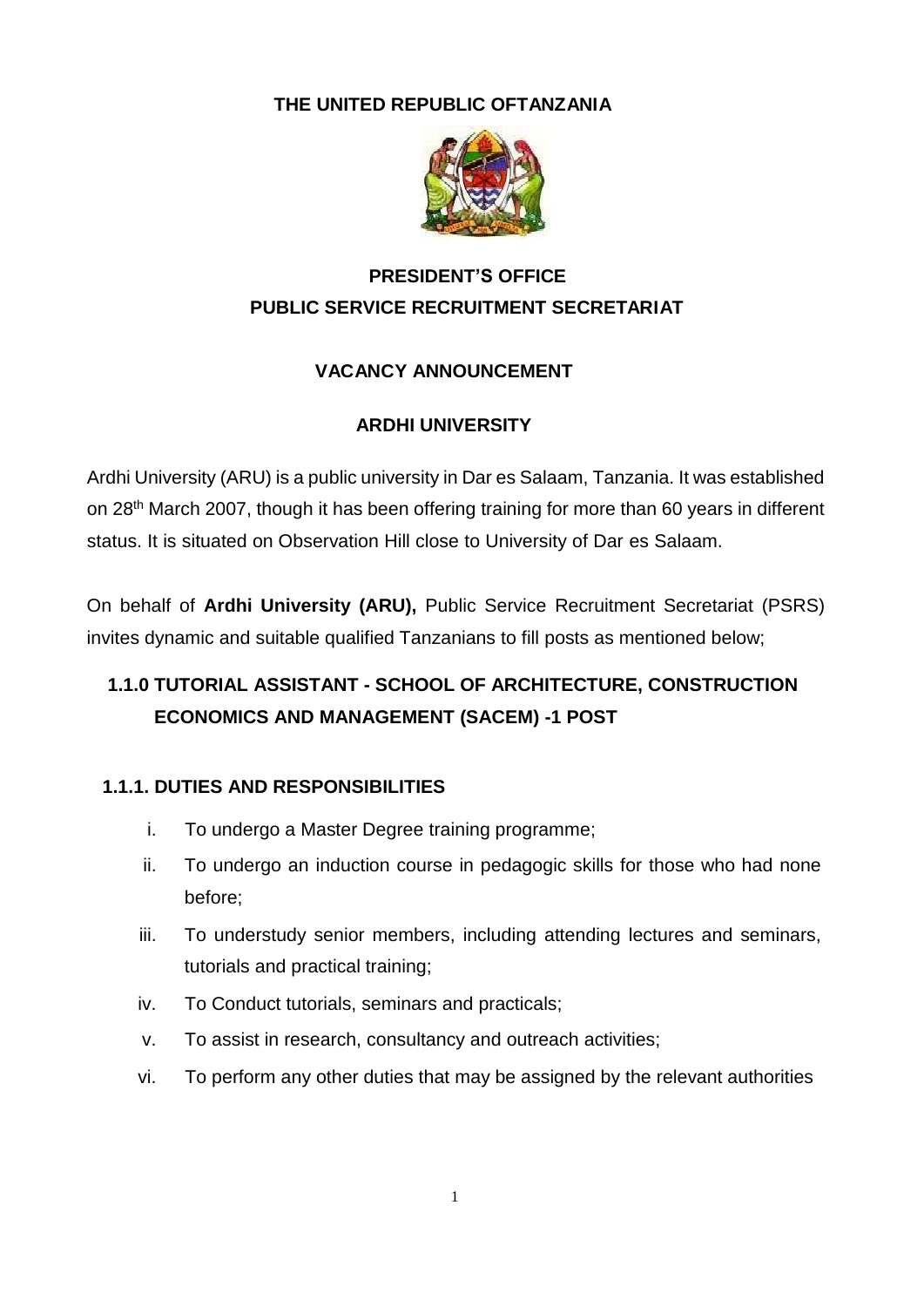### **1.1.2. QUALIFICATIONS AND EXPERIENCE**

Holder of Bachelor degree in Interior Design with a minimum GPA of 3.8 or above.

## **1.1.3. REMUNERATION:** PUTS 1

## **1.2.0. TUTORIAL ASSISTANT – 1 POST**

## **1.2.1. DUTIES AND RESPONSIBILITIES**

- i. To undergo a Master Degree training programme;
- ii. To undergo an induction course in pedagogic skills for those who had none before;
- iii. To understudy senior members, including attending lectures and seminars, tutorials and practical training;
- iv. To Conduct tutorials, seminars and practicals;
- v. To assist in research, consultancy and outreach activities;
- vi. To perform any other duties that may be assigned by the relevant authorities

## **1.2.2. QUALIFICATIONS AND EXPERIENCE**

Holder of Bachelor degree in Landscape Architecture with a minimum GPA of 3.8 or above.

### **1.2.3. REMUNERATION:** PUTS 1

# **1.3.0. TUTORIAL ASSISTANT - SCHOOL OF EARTH SCIENCES, REAL ESTATE BUSINESS AND INFORMATICS (SERBI) – 1 POST**

## **1.3.1. DUTIES AND RESPONSIBILITIES**

- i. To undergo a Master Degree training programme;
- ii. To undergo an induction course in pedagogic skills for those who had none before;
- iii. To understudy senior members, including attending lectures and seminars, tutorials and practical training;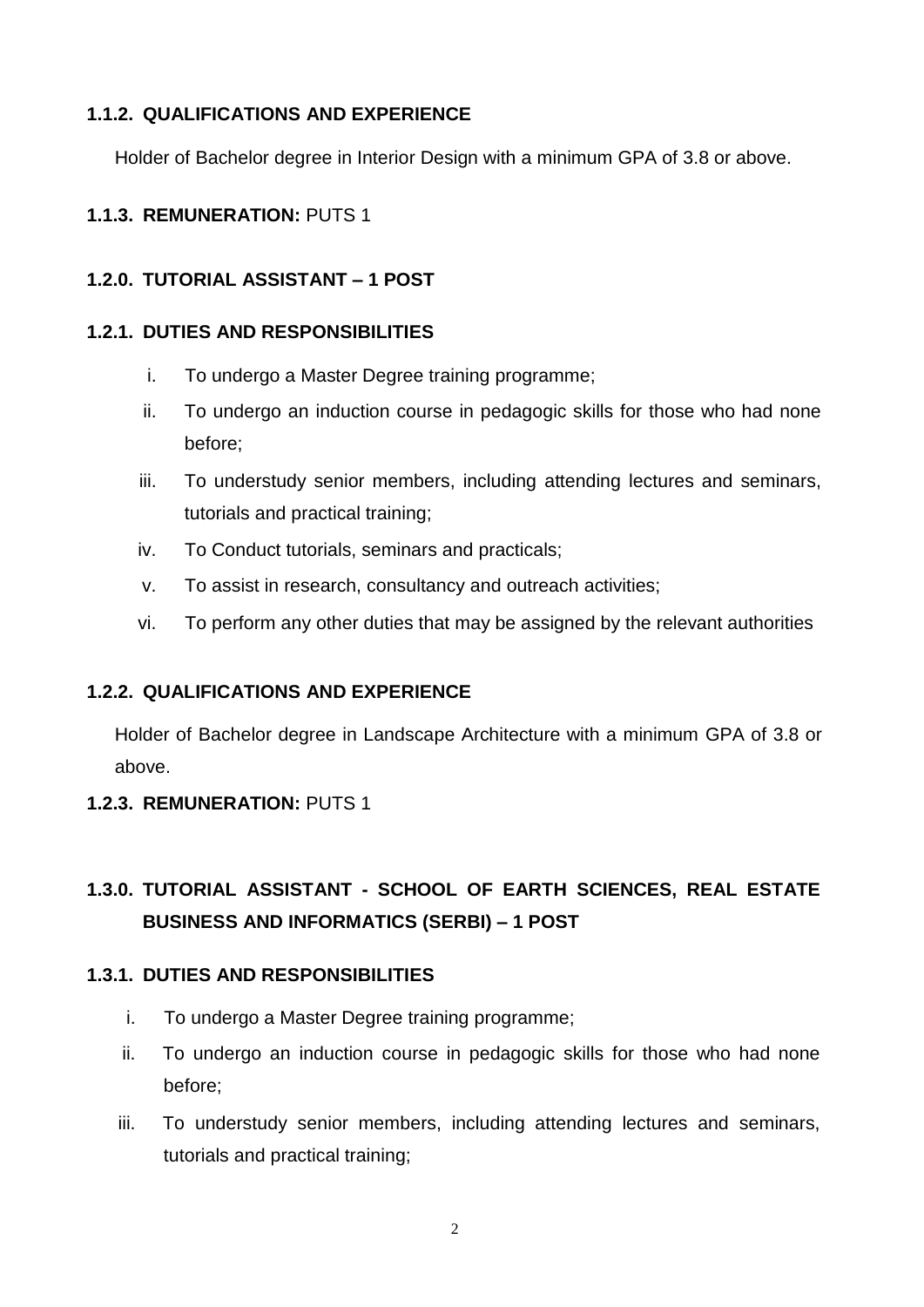- iv. To Conduct tutorials, seminars and practicals;
- v. To assist in research, consultancy and outreach activities;
- vi. To perform any other duties that may be assigned by the relevant authorities

### **1.3.2. QUALIFICATIONS AND EXPERIENCE**

Holder of Bachelor Degree in Property and Facilities Management with a minimum GPA of 3.8 or above.

## **1.3.3. REMUNERATION:** PUTS 1

# **1.4.0. TUTORIAL ASSISTANT - SCHOOL OF ENVIRONMENTAL SCIENCE AND TECHNOLOGY (SEST) – 1 POST**

## **1.4.1. DUTIES AND RESPONSIBILITIES**

- i. To undergo a Master Degree training programme;
- ii. To undergo an induction course in pedagogic skills for those who had none before;
- iii. To understudy senior members, including attending lectures and seminars, tutorials and practical training;
- iv. To Conduct tutorials, seminars and practicals;
- v. To assist in research, consultancy and outreach activities;
- vi. To perform any other duties that may be assigned by the relevant authorities

### **1.4.2. QUALIFICATIONS AND EXPERIENCE**

Holder of Bachelor of Science in one of the following; Biotechnology and Laboratory Science OR Molecular Biology and Biotechnology with a minimum GPA of 3.8 or above. The candidate must have a minimum score of B<sup>+</sup> for Environmental Microbiology subject.

## **1.4.3. REMUNERATION:** PUTS 1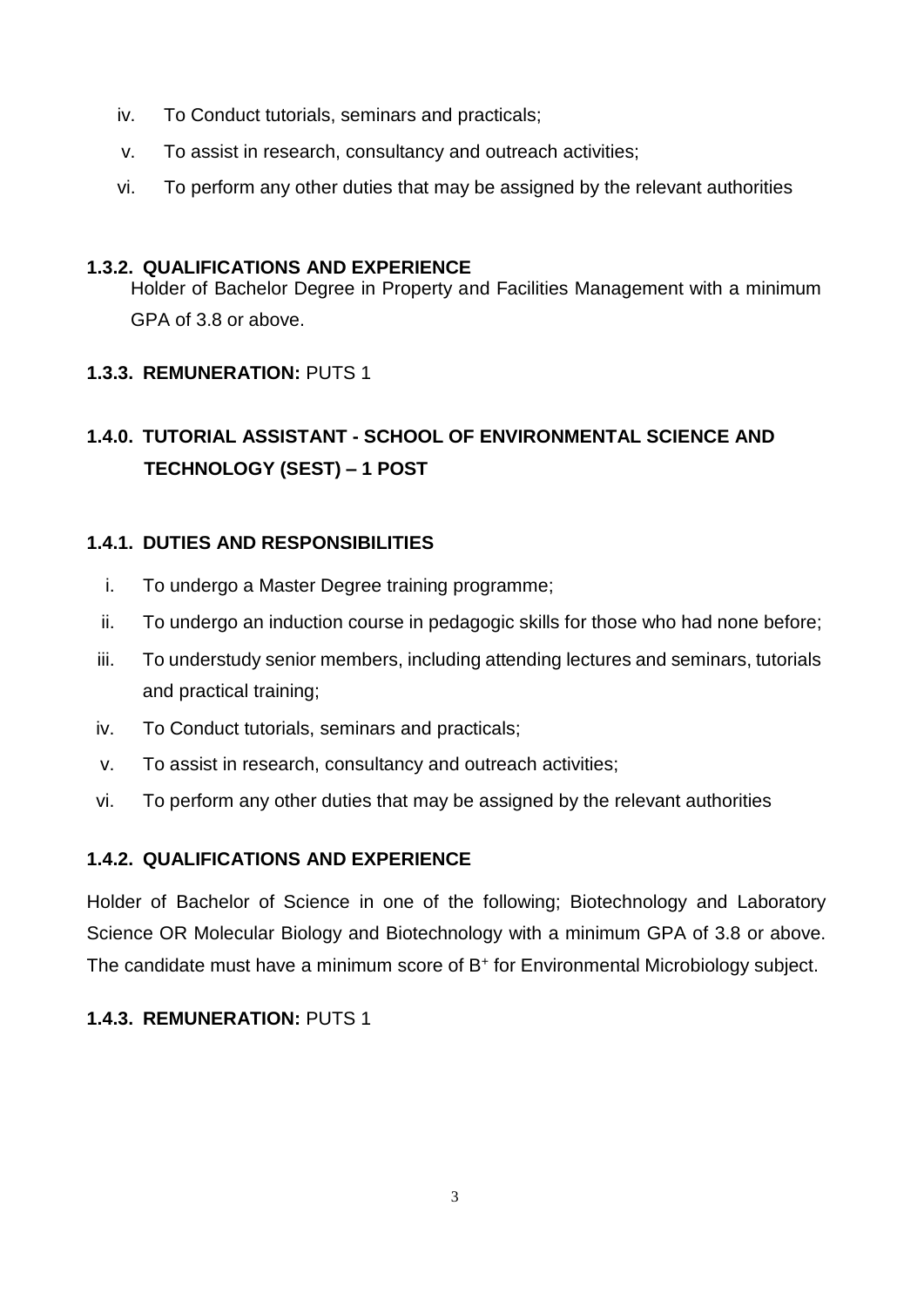# **1.5.0. TUTORIAL ASSISTANT- SCHOOL OF SPATIAL PLANNING AND SOCIAL STUDIES (SSPSS) - 1 POST**

#### **1.5.1. DUTIES AND RESPONSIBILITIES**

- i. To undergo a Master Degree training programme;
- ii. To undergo an induction course in pedagogic skills for those who had none before;
- iii. To understudy senior members, including attending lectures and seminars, tutorials and practical training;
- iv. To Conduct tutorials, seminars and practicals;
- v. To assist in research, consultancy and outreach activities;
- vi. To perform any other duties that may be assigned by the relevant authorities

#### **1.5.2. QUALIFICATIONS AND EXPERIENCE**

Holder of Bachelor Degree in one of the following; Community

Development / Development Studies / Rural Development / Sociology with a minimum GPA of 3.8 or above.

#### **1.5.3. REMUNERATION:** PUTS 1

#### **1.6.0. TUTORIAL ASSISTANT – 1 POST**

#### **1.6.1. DUTIES AND RESPONSIBILITIES**

- i. To undergo a Master Degree training programme;
- ii. To undergo an induction course in pedagogic skills for those who had none before;
- iii. To understudy senior members, including attending lectures and seminars, tutorials and practical training;
- iv. To Conduct tutorials, seminars and practicals;
- v. To assist in research, consultancy and outreach activities;
- vi. To perform any other duties that may be assigned by the relevant authorities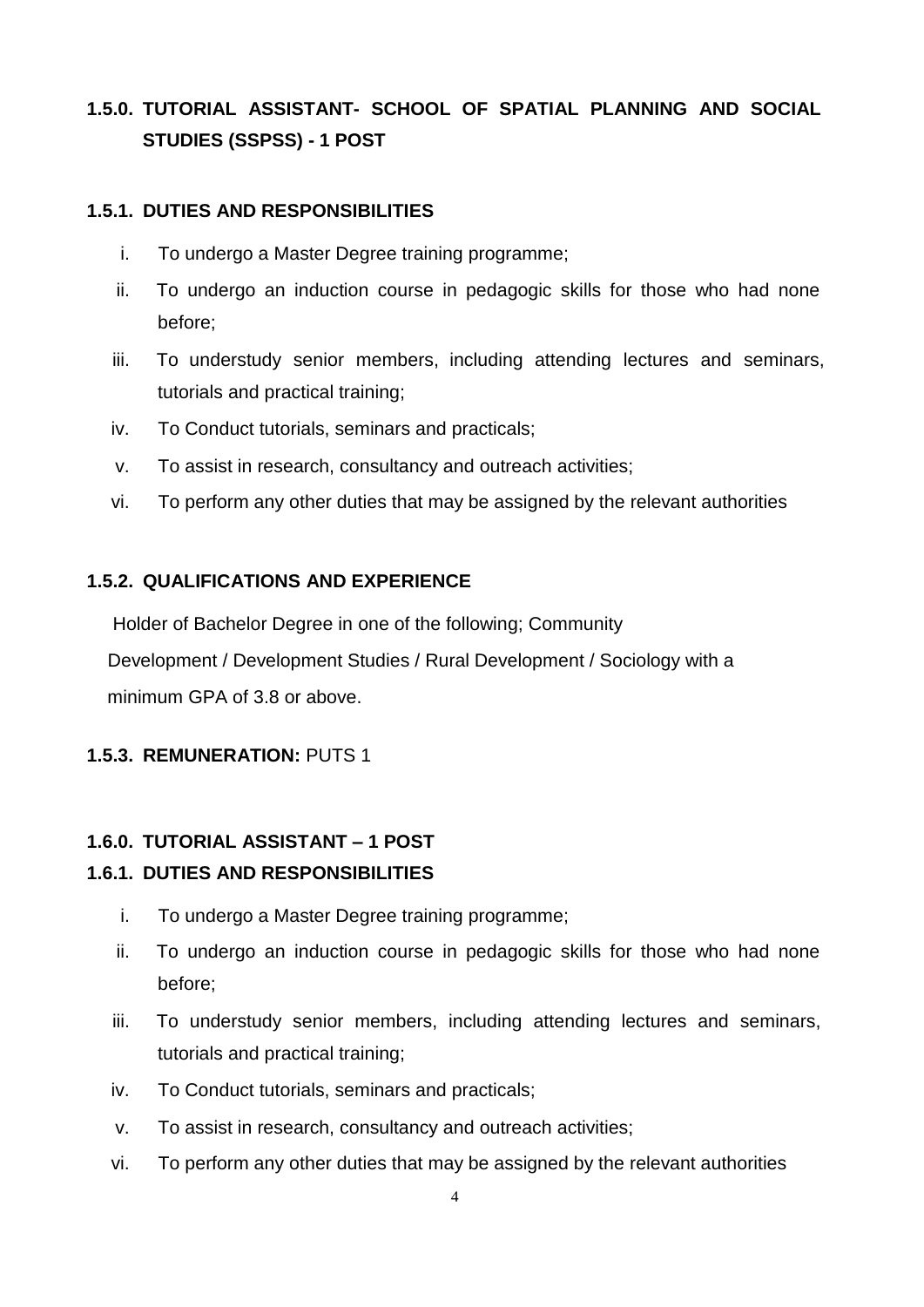### **1.6.2. QUALIFICATIONS AND EXPERIENCE**

Holder of Bachelor Degree in Architecture with a minimum GPA of 3.8 or above, with a minimum score of B<sup>+</sup> in the relevant subjects or its equivalent.

### **1.6.3. REMUNERATION:** PUTS 1

#### **GENERAL CONDITIONS**

- i. All applicants must be Citizens of Tanzania generally with an age not above **45** years of age except for those who are in Public Service;
- ii. Applicants must attach an up-to-date Curriculum Vitae (CV) having reliable contacts; postal address/post code, e-mail and telephone numbers;
- iii. Applicants should apply on the strength of the information given in this advertisement;
- iv. Applicants must attach their certified copies of the following certificates: -

Postgraduate/Degree/Advanced Diploma/Diploma/Certificates;

Postgraduate/Degree/Advanced Diploma/Diploma transcripts;

Form IV and Form VI National Examination Certificates;

# **Professional Registration and Training Certificates from respective Registration or Regulatory Bodies, (where applicable);**

Birth certificate;

v. Attaching copies of the following certificates is strictly not accepted: -

Form IV and form VI results slips;

Testimonials and all Partial transcripts;

- vi. An applicant must upload recent Passport Size Photo in the Recruitment Portal;
- vii. An applicant employed in the Public Service should route his application letter through his respective employer;